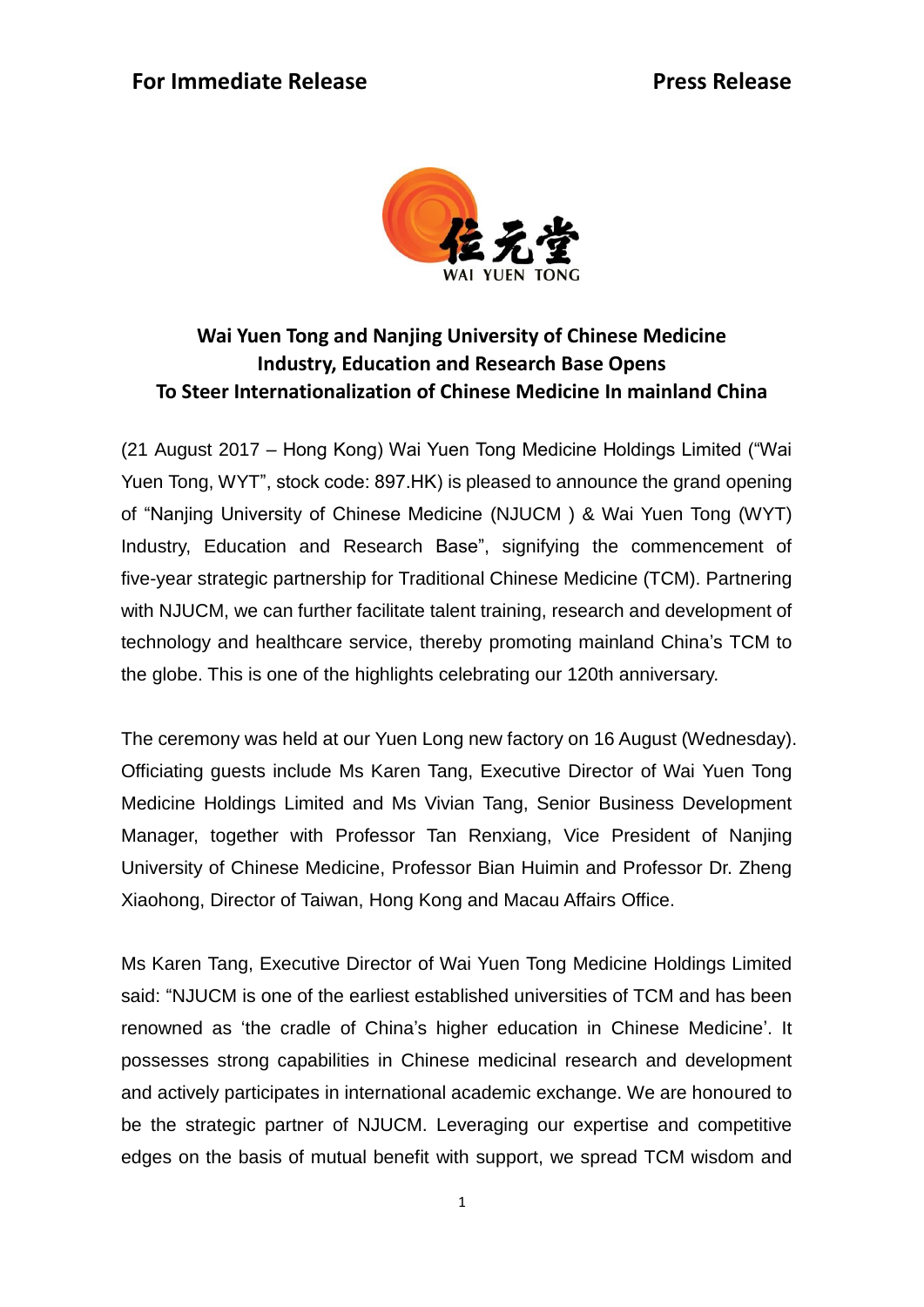showcase TCM to the global stage, with an aim to complement the national "One Belt One Road" policy."

Professor Tan Renxiang, Vice President of Nanjing University of Chinese Medicine said: "Mutually signed the "Agreement of Chinese Medicine Strategic Partnership Framework", it symbolizes the commencement of our strategic collaboration with WYT. As a century-old renowned brand and a leading Chinese medicine enterprise, WYT has been demonstrating the development of modern Chinese medicine technologies, research and development of proprietary traditional Chinese medicines and healthcare products, and providing comprehensive and quality Chinese medical services proactively. We aim at leveraging the Industry, Education and Research Base and further strengthen talent training, product development, Chinese medical service and trading etc., in order to facilitate inland and offshore Chinese medicine's development, making the dream of Healthy China comes true."

For the strategic partnership plan, four highlights are included:

- (1) Establishment of a professional training centre offers an interactive platform for training TCM talents and exchange in both mainland China and Hong Kong
- (2) Collaboration with mainland China, local and international on the application of Chinese medicine cooperation research and development projects to foster global cooperation
- (3) Establishment of a healthcare products research center. NJUCM will conduct research and development of new products, while WYT will promote its results. The arrangement is firstly granted to local corporate
- (4) Establishment of "Nanjing University of Chinese Medicine & Wai Yuen Tong Chinese Medicine Hospital" is our ultimate goal

2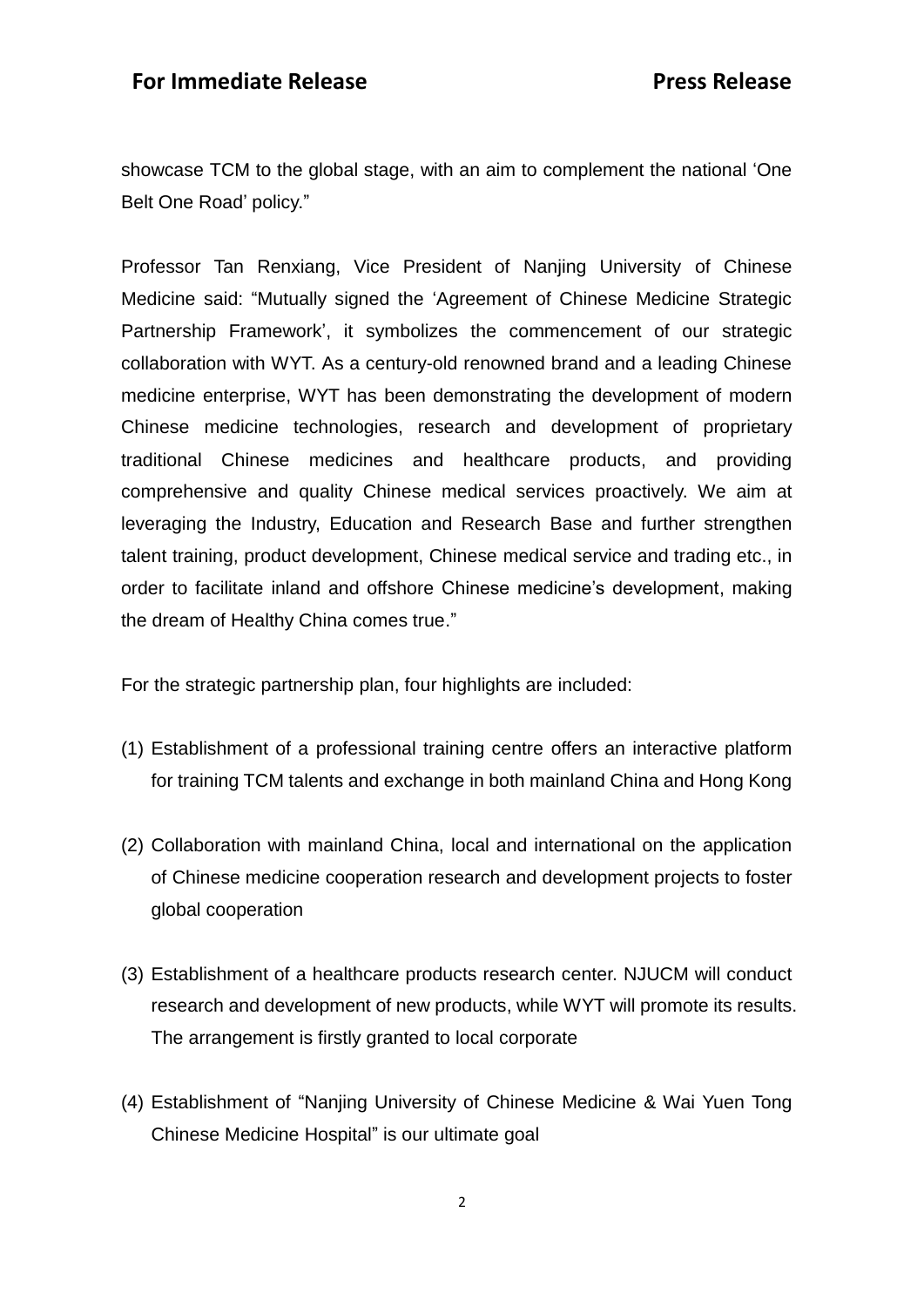Established in 1897, Wai Yuen Tong is a renowned household Chinese medicine brand in Hong Kong. We fully understand healthcare needs nowadays and strive to create a new healthcare approach in the Chinese healthcare aspect. Capitalising on national "One Belt One Road" strategy, with excellent expertise and resources form NJUCM and the advantage of WYT"s century-old brand, both parties can grasp more opportunities in the near future through their respective competitive edges, enabling WYT to earn greater prestige not only in mainland China and Hong Kong, but also on the international stage.



Ms Karen Tang, Executive Director of Wai Yuen Tong Medicine Holdings Limited (fourth from left) and Professor Tan Renxiang, Vice President of Nanjing University of Chinese Medicine (sixth from right), together with the guests, officiated at the grand opening of NJUCM & WYT Industry, Education and Research Base.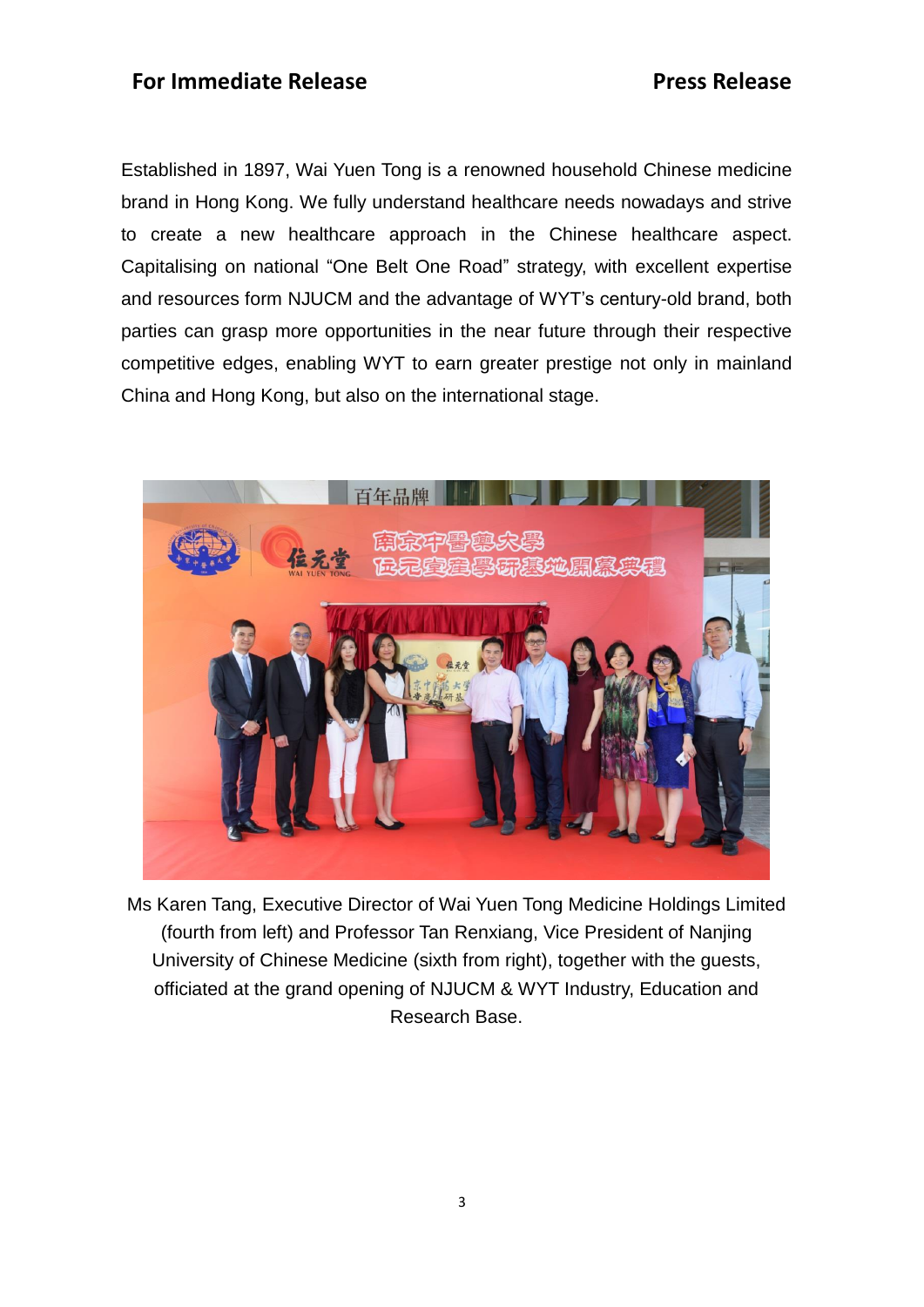

Ms Karen Tang, Executive Director of Wai Yuen Tong Medicine Holdings Limited (left) presents the souvenir to Professor Tan Renxiang, Vice President of Nanjing University of Chinese Medicine (right).

#### **About Wai Yuen Tong**

Listed on The Stock Exchange of Hong Kong Limited, Wai Yuen Tong is principally engaged in the production, processing and retailing of pharmaceutical and health products, including Chinese medicinal products and health food products under the brand name of "Wai Yuen Tong", western pharmaceutical, health food and personal care products under the brand names of "Madame Pearl's" and "Pearl's". Wai Yuen Tong has introduced one-stop Chinese medical and healthcare services.

- End -